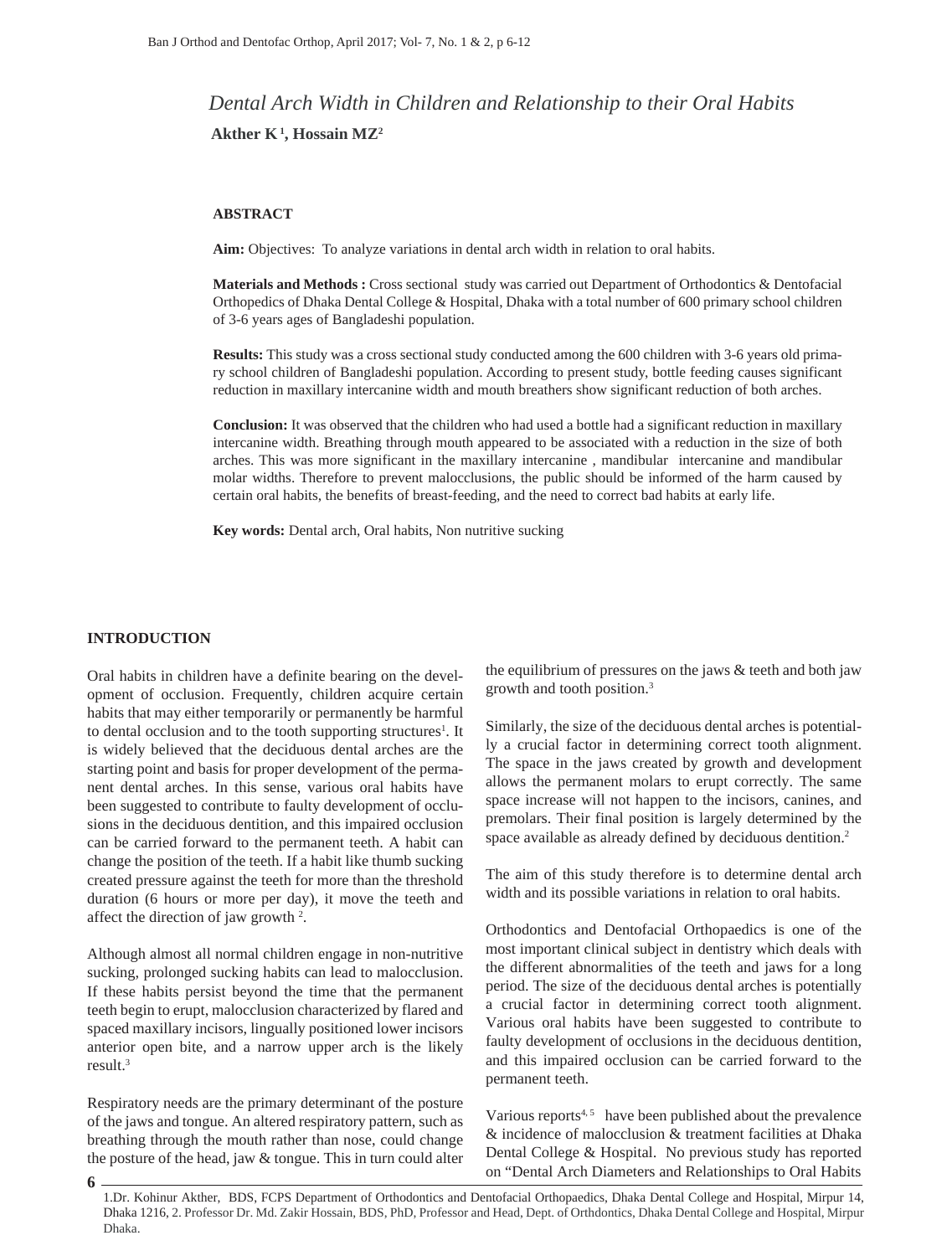Habits" at Dhaka Dental College & Hospital till now. This work focuses our attention on the incidence of nonnutritive sucking habits in our population and the effects of the duration of these habits.

# **OBJECTIVES OF THE STUDY:**

### **General objectives:**

 To analyze variations in dental arch width in relation to oral habits.

# **Specific objectives:**

- 1. To measure the dental arch width of children relating oral habits.
- 2. To know the oral habits from their parents by question naire.
- 3. To assess variation of arch width in relation to oral habits
- 4. To compare the study result with other similar studies.

# **MATERIALS AND METHODS**

Cross sectional study was carried out Department of Orthodontics & Dentofacial Orthopedics of Dhaka Dental College & Hospital, Dhaka with a total number of 600 primary school children of 3-6 years ages of Bangladeshi population.

#### **Selection criteria:**

#### **Inclusion criteria:**

- 1. Children with 3-6 years of ages.
- 2. All the normal number, size & shape of teeth present .
- 3. No major tooth destruction or reconstruction
- 4. Parental completion of a questionnaire about
- the child's habits.
- 5.Co-operative patient

# **Exclusion criteria:**

- 1. Non-cooperative patient .
- 2. Patient with systemic illness
- 3. Abnormal size, shape & position of teeth.

# **Study procedure:**

Each of the subjects was selected in respect of inclusion and exclusion criteria. A data collection sheet with necessary measurements for each subject was filled.

# **Measurements:**

The dental arches were measured directly in the mouth. Fine-pointed digital calipers, accurate to within 0.01mm, were used to intra orally measure the arch width. The intercanine distance was taken as the distance between the deciduous canine cusp tips or the estimated location if wear facets are present. The intermolar distance was taken as the distance between the mesiobuccal cusp tips of both second deciduous molars.

*Maxillary intercanine width:* Distance between the cusp tips of right and left maxillary deciduous canine.

*Maxillary intermolar width:*Distance between the mesiobuccal cusp tips of right and left maxillary second deciduous molar.

*Mandibular intercanine width:* Distance between the cusp tips of right and left mandibular deciduous canine.

*Mandibular intermolar width:*Distance between the mesiobuccal cusp tips of right and left mandibular second deciduous molar.

# **Equipment to be used:**

The material used for examination include-

- 1. Fine-pointed digital slide calipers, accurate to within 0.01mm
- 2. Data collection sheet.
- 3. Portable spotlight.
- 4. Natural illumination.
- 5. Antiseptic solution.

# **PROCEDURES OF COLLECTING DATA**

Maxillary and mandibular intercanine and intermolar distance were determined in relation to certain oral habits in 600 children (ages 3 to 6 years). After an oral examination, the parents of each child completed a questionnaire about oral habits, including the use of a dummy or a bottle (or both), finger sucking, mouth breathing, breast- or bottle-feeding, and duration of these habits. After collection of data the obtained data was checked, verified& edited. These were entered in a personal computer using the SPSS(statical package for social science) software. Entered data were cleaned, edited and appropriate statistical tests were done depending on the distribution of data.

# **DATA ANALYSIS**

All data analyzed through standard statistical methods by using SPSS / STATA 10 software.

# **ETHICAL MEASURES**

The purpose of this study is to analyze variations in dental arch width in relation to oral habits. Since this was a cross sectional study, there was no physical risk of the patients throughout the study period. All the patients in the study signed a written informed consent form. No information was withheld from the patient. No experimental drug or placebo was used. Patient had right to withdrawal himself from the study at any time for any reason.

# **RESULTS**

This study was a cross sectional study conducted among 600 primary school children with 3-6 years old of Bangladeshi population. Out of this 50.7% were girls and 49.3% were boys. The statistical tests used for analysis of data were "t" test. In this analytical test, the level of significance, was considered at P value <0.05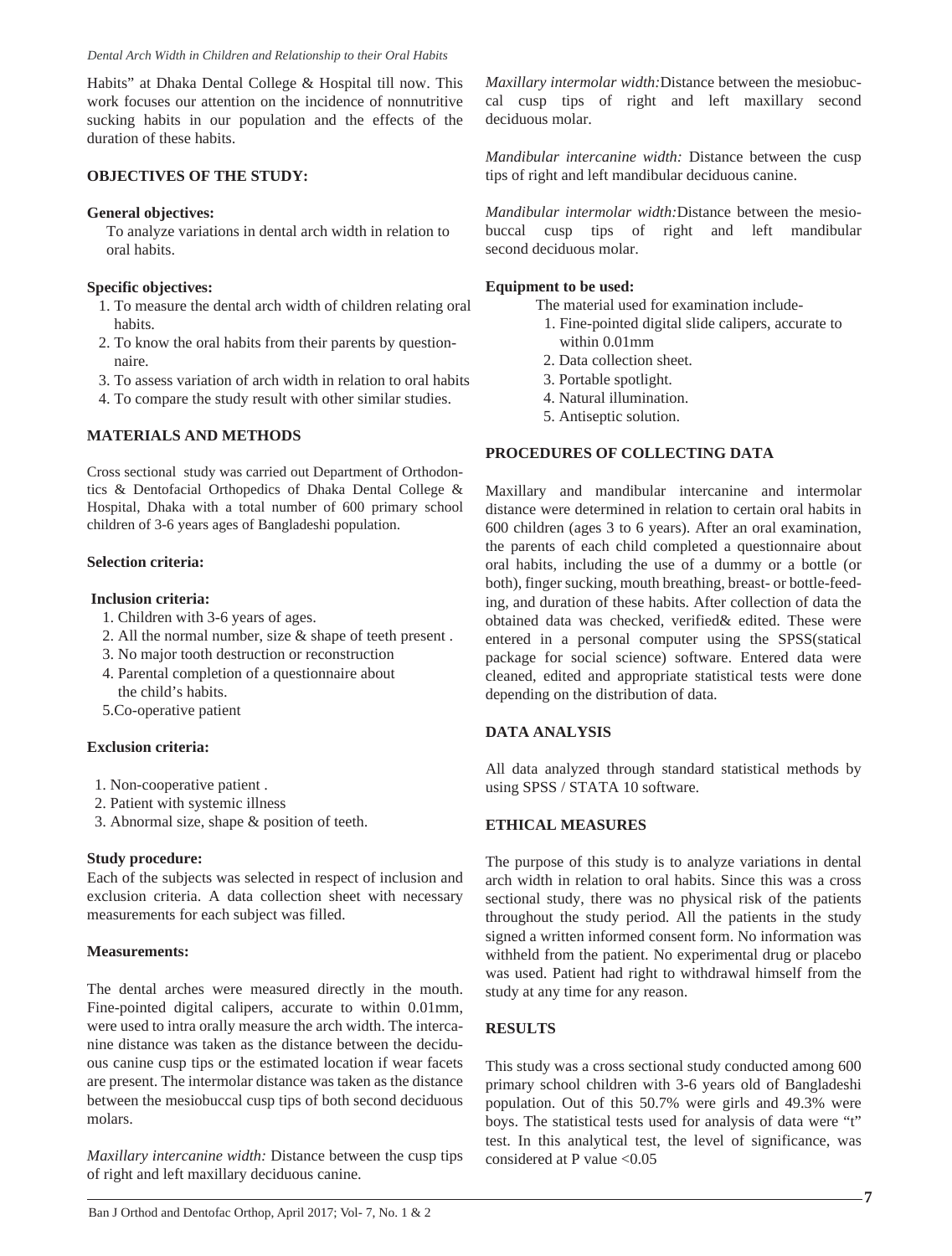Fig 1: Gender wise distribution of children Akther K , Hossain MZ



Fig 1 shows distribution of children by sex, out of which 50.67% were girls and 49.33% were boys

# Fig 2: Distribution of children by age group (3,4,5,6) in years



Fig 2 shows that distribution of children by age group, that means 18% are in 3years group, 33.2% in 4 years group, 23.3% in 5 years group and 25.5% in 6 years group.

#### Table 1: Relationship between arch width and sex

|                              | Arch Width $(mm)Mean \pm SD$ |                  |         |
|------------------------------|------------------------------|------------------|---------|
|                              | Boys $(N=296)$               | Girls $(N=304)$  | р       |
| Maxillary intercanine width  | $27.70 + 0.39$               | $27.48 \pm 0.55$ | < 0.001 |
| Maxillaryinter molar width   | $40.61 + 0.69$               | $40.28 \pm 1.78$ | 0.003   |
| Mandibular intercanine width | $21.98 + 0.74$               | $21.73 + 0.85$   | <0.001  |
| Mandibular intermolar width  | $35.23 + 0.85$               | $34.98 \pm 0.93$ | 0.001   |

#### Level of P- value significant  $= <0.05$

Table1 shows that maxillary and mandibular intercanine and intermolar width were

greater in boys than in girls, and these relationships were stastistically highly significant.





Fig 3 shows relationship between arch widths between boys and girls

Table 2: Relationship between arch width with different age group (3, 4, 5 & 6 year)

|                                                                                              | Arch Width (mm) Mean $\pm SD$ |  |                                                               |  |      |
|----------------------------------------------------------------------------------------------|-------------------------------|--|---------------------------------------------------------------|--|------|
|                                                                                              |                               |  | $3 Yrs (N=108)$ 4yrs $(N=199)$ 5 yrs $(N=140)$ 6yrs $(N=153)$ |  | p    |
| Maxillary                                                                                    |                               |  |                                                               |  |      |
| intercanine width $27.37 \pm 0.50$ $27.47 \pm 0.81$ $27.71 \pm 0.71$ $27.78 \pm 0.99$ <0.001 |                               |  |                                                               |  |      |
| inter molar width $40.24 \pm 0.52$ $40.43 \pm 0.73$ $40.43 \pm 0.83$ $40.62 \pm 0.90$        |                               |  |                                                               |  | 0.19 |
| Mandibular                                                                                   |                               |  |                                                               |  |      |
| intercanine width $21.82 \pm 0.38$                                                           |                               |  | $21.67 \pm 1.85$ $21.91 \pm 0.83$ $22.08 \pm 0.75$ <0.001     |  |      |
| intermolar width $34.72 \pm 0.45$                                                            |                               |  | $34.96 \pm 1.73$ $35.24 \pm 0.76$ $35.43 \pm 0.83$ <0.001     |  |      |

Level of P- value significant  $= <0.05$ 

Table 2 shows relationship between arch width with different age group .Here for both maxillary and mandibular intercanine and intermolar arch width were gradually increase with age , maxillary intercanine (P=<0.001), mandibular intercanine  $(P=<0.001)$  and mandibular intermolar  $(P=<0.001)$ width were statistically highly significant

#### **Table 3: Age group & sex wise distribution of children by breast feeding history**

| <b>Breast</b><br>feeding (Years) | Age                   | <b>Sex</b>                          |                                     | Total                                 |      |
|----------------------------------|-----------------------|-------------------------------------|-------------------------------------|---------------------------------------|------|
| history                          |                       | <b>Boys</b>                         | Girls                               |                                       | p    |
|                                  | 3.00<br>4.00          | 1(5.0)<br>3(15.0)                   | 2(10.0)<br>2(10.0)                  | 3(15.0)<br>5(25.0)                    |      |
| N <sub>0</sub>                   | 5.00<br>6.00          | 4(20.0)<br>2(10.0)                  | 4(20.0)<br>2(10.0)                  | 8(40.0)<br>4(20.0)                    | 0.98 |
| Yes                              | Total<br>3.00<br>4.00 | 10(50.0)<br>50(8.6)<br>97 (16.7)    | 10(50.0)<br>55 (9.5)<br>97 (16.7)   | 20(100.0)<br>105(18.1)<br>194 (33.4)  |      |
|                                  | 5.00<br>6.00<br>Total | 68 (11.7)<br>71(12.2)<br>286 (49.3) | 64(11.0)<br>78 (13.4)<br>294 (50.7) | 132 (22.8)<br>149 (25.8)<br>580 (100) | 0.83 |

Table 3 shows age group & sex wise distribution of children by breast feeding history. Out of 600 children 580 (96.7%) had the breast feeding history, 49.3% were boys and 50.7% were girls.

#### **Table 4: Relationship between arch width and breast feeding**

| Arch Width   | <b>Breast Feeding History</b> |                  |      |
|--------------|-------------------------------|------------------|------|
|              |                               | (Mean $\pm$ SD)  | р    |
|              |                               |                  |      |
| Maxillary    |                               |                  |      |
| canine width | $27.52 \pm 0.75$              | $27.59 \pm 0.48$ | 0.50 |
| molar width  | $40.53 \pm 0.68$              | $40.44 \pm 1.38$ | 0.78 |
| Mandibular   |                               |                  |      |
| canine width | $21.69 \pm 0.83$              | $21.86 \pm 0.81$ | 0.35 |
| molar width  | $35.08 \pm 0.93$              | $35.10 \pm 0.90$ | 0.93 |

Level of P- value significant  $= <0.05$ 

Table 4 shows relationship between arch width and breast feeding. No significant relationship was found between arch widths and whether or not, children had been breast-fed

Ban J Orthod and Dentofac Orthop, April 2017; Vol- 7, No. 1 & 2 **8**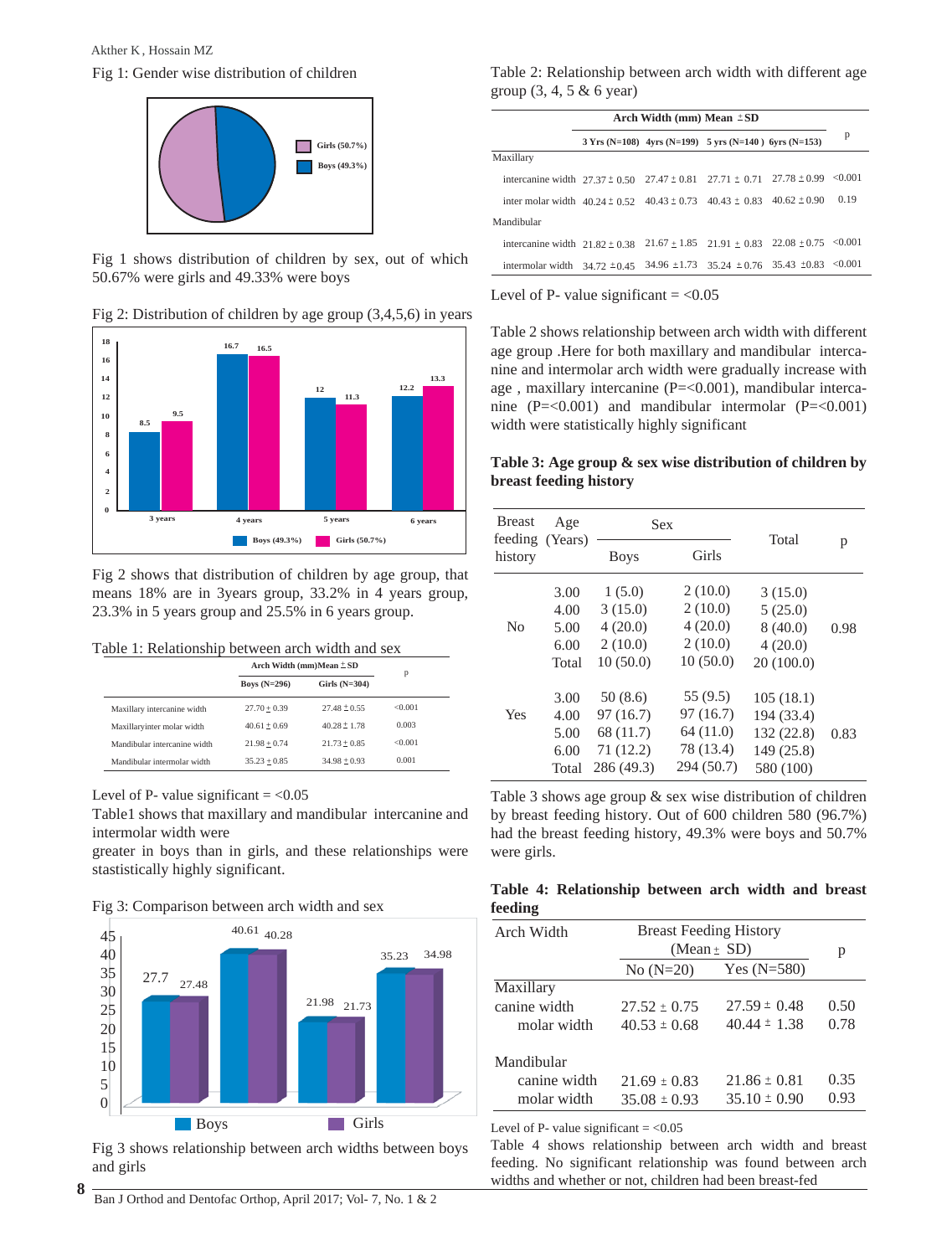**Table 5.Age group & sex wise distribution of children by bottle feeding history**

| <b>Bottle</b><br>Age<br>feeding (Years) |                                       |                                                             | Sex                                                         |                                                         |      |
|-----------------------------------------|---------------------------------------|-------------------------------------------------------------|-------------------------------------------------------------|---------------------------------------------------------|------|
| history                                 |                                       | <b>Boys</b>                                                 | Girls                                                       | Total                                                   | p    |
| N <sub>0</sub>                          | 3.00<br>4.00<br>5.00<br>6.00<br>Total | 27(6.9)<br>58 (14.9)<br>47(12.1)<br>53 (13.6)<br>185 (47.4) | 35(9.0)<br>66 (16.9)<br>49 (12.6)<br>55 (14.1)<br>205(52.6) | 62(15.9)<br>124 (31.8)<br>96(24.6)<br>108 (27.7)<br>390 | 0.48 |
| Yes                                     | 3.00<br>4.00<br>5.00<br>6.00<br>Total | 24 (11.4)<br>42(20.0)<br>25(11.9)<br>20(9.5)<br>111(52.9)   | 22(10.5)<br>33 (15.7)<br>19(9.0)<br>25(11.9)<br>99 (47.1)   | 46(21.9)<br>75(35.7)<br>44 (21.0)<br>45(21.4)<br>210    | 0.47 |

Table 5 shows age group & sex wise distribution of children by bottle feeding history. Out of 600 children 210 (35%) had the bottle feeding history.

 **Table 6: Relationship between arch width and bottle feedin**g

|                  |                  | p                                                |
|------------------|------------------|--------------------------------------------------|
| $No (N=20)$      | Yes $(N=580)$    |                                                  |
|                  |                  |                                                  |
| $27.62 \pm 0.44$ | $27.53 \pm 0.57$ | 0.02                                             |
| $40.88 \pm 1.59$ | $40.35 \pm 0.81$ | 0.04                                             |
|                  |                  |                                                  |
| $21.88 \pm 0.84$ | $21.81 \pm 0.74$ | 0.29                                             |
| $35.14 \pm 0.90$ | $35.03 \pm 0.90$ | 0.16                                             |
|                  |                  | <b>Bottle Feeding History</b><br>(Mean $\pm$ SD) |

Level of P- value significant  $= <0.05$ 

Table 6 shows relationship between arch width and bottle feeding. It was observed that children who had used a bottle had a significant reduction in maxillary intercanine (P=0.02) and intermolar (P=0.04) arch width.

#### **Table 7: Comparison of arch widths between breast feeding and bottle feeding group**

| Arch Width   | Feeding Groups (Mean $\pm$ SD) |                       |
|--------------|--------------------------------|-----------------------|
|              | Breast feeding                 | <b>Bottle Feeding</b> |
|              | $(N=390)$                      | $(N=210)$             |
| Maxillary    |                                | 士                     |
| canine width | $27.59 \pm 0.48$               | 27.53<br>(0.57)       |
| molar width  | $40.44 \pm 1.38$               | 40.45 0.81            |
|              |                                | 士                     |
| Mandibular   |                                | $+$                   |
| canine width | $21.86 \pm 0.81$               | 21.81<br>0.74         |
| molar width  | $35.10 \pm 0.90$               | 35.03<br>0.90         |

Table 7 shows comparison of arch widths between breast feeding and bottle feeding group

**Table 8: Age group & sex wise distribution of children by finger sucking habit**

| Finger<br>Age<br>sucking (Years) |       | <b>Sex</b>  |           | Total      | p    |
|----------------------------------|-------|-------------|-----------|------------|------|
| habit                            |       | <b>Boys</b> | Girls     |            |      |
|                                  | 3.00  | 51(10.0)    | 56 (10.9) | 107(20.9)  |      |
|                                  | 4.00  | 85 (16.6)   | 93 (18.2) | 178 (34.8) |      |
| No                               | 5.00  | 55 (10.7)   | 56 (10.9) | 111(21.7)  | 0.94 |
|                                  | 6.00  | 54 (10.5)   | 62(12.1)  | 116(22.7)  |      |
|                                  | Total | 245 (47.9)  | 267(52.1) | 512 (100)  |      |
|                                  | 3.00  | 0(0)        | 1(1.1)    | 1(1.1)     |      |
| Yes                              | 4.00  | 15(17.1)    | 6(6.8)    | 21 (23.9)  |      |
|                                  | 5.00  | 17(19.3)    | 12(13.6)  | 29(33.0)   | 0.29 |
|                                  | 6.00  | 19(21.6)    | 18 (20.5) | 37(42.0)   |      |
|                                  | Total | 51 (58.0)   | 37(42.0)  | 88 (100)   |      |

Table 8 shows age group & sex wise distribution of children by finger sucking habit. Out of 600 children 88 (14.67%) had this finger sucking habit.

|               | Table 9: Relationship between arch widths and finger |  |  |  |
|---------------|------------------------------------------------------|--|--|--|
| sucking habit |                                                      |  |  |  |

| Arch Width   | <b>Bottle Feeding History</b> |                  |      |
|--------------|-------------------------------|------------------|------|
|              | (Mean $\pm$ SD)               |                  | p    |
|              | $No (N=512)$                  | Yes $(N=88)$     |      |
| Maxillary    |                               |                  |      |
| canine width | $27.58 \pm 0.51$              | $27.63 \pm 0.38$ | 0.38 |
| molar width  | $40.46 \pm 1.15$              | $40.33 \pm 2.25$ | 0.41 |
| Mandibular   |                               |                  |      |
| canine width | $21.85 \pm 0.81$              | $21.91 \pm 0.79$ | 0.53 |
| molar width  | $35.09 \pm 0.88$              | $35.18 \pm 1.00$ | 0.40 |

Level of P- value significant  $= <0.05$ 

Table 9 shows relationship between arch widths and finger sucking habit. No significant differences in dental arch widths were seen between children with and without this habit.

**Table 10: Age group & sex wise distribution of children by mouth breathing habit**

| Mouth<br>Breathing (Years) | Age   | <b>Sex</b>  |            | Total      | p    |
|----------------------------|-------|-------------|------------|------------|------|
|                            |       | <b>Boys</b> | Girls      |            |      |
|                            | 3.00  | 39(7.9)     | 54 (11.0)  | 93 (18.9)  |      |
| No                         | 4.00  | 79 (16.0)   | 83 (16.8)  | 162 (32.9) |      |
|                            | 5.00  | 58 (11.8)   | 53 (10.8)  | 111(22.5)  | 0.54 |
|                            | 6.00  | 59 (12.0)   | 68 (13.8)  | 127(25.8)  |      |
|                            | Total | 235 (47.7)  | 258 (52.3) | 493 (100)  |      |
| Yes                        | 3.00  | 12(11.2)    | 3(2.8)     | 15(14.0)   |      |
|                            | 4.00  | 21(19.6)    | 16(15.0)   | 37(34.6)   |      |
|                            | 5.00  | 14(13.1)    | 15(14.0)   | 29(27.1)   | 0.14 |
|                            | 6.00  | 14(13.1)    | 12(11.2)   | 26(24.3)   |      |
|                            | Total | 61(57.0)    | 46 (43.0)  | 107(100)   |      |

Table 10 shows age group & sex wise distribution of children by mouth breathing habit. Out of 600 children 107 (17.83%) had this finger sucking habit.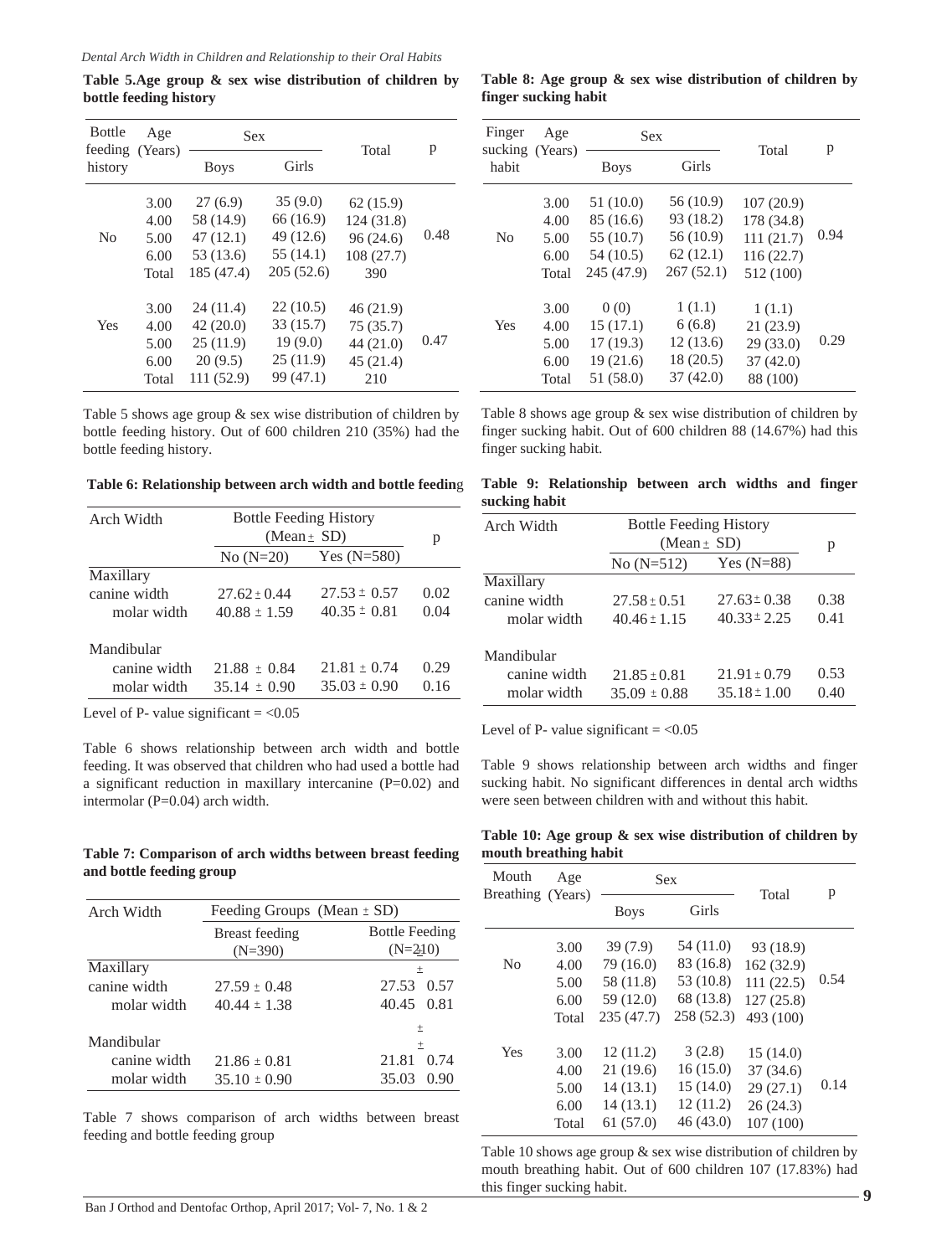**Table 11: Relationship between arch widths and mouth breathing habit** Akther K , Hossain MZ

| Arch Width   | Mouth Breathing Habit<br>(Mean $\pm$ SD) | p                |       |
|--------------|------------------------------------------|------------------|-------|
|              | No (N=493                                | Yes $(N=107)$    |       |
| Maxillary    |                                          |                  |       |
| canine width | $27.60 \pm 0.49$                         | $27.49 \pm 0.51$ | 0.03  |
| molar width  | $40.51 \pm 0.74$                         | $40.10 \pm 2.81$ | 0.004 |
| Mandibular   |                                          |                  |       |
| canine width | $21.88 \pm 0.79$                         | $21.73 \pm 0.89$ | 0.08  |
| molar width  | $35.14 \pm 0.89$                         | $35.94 \pm 0.91$ | 0.04  |

Level of P- value significant  $= <0.05$ 

Table 11 shows relationship between arch widths and mouth breathing habit. Arch width was reduced in children who breathed through their mouths. This relationship was statistically significant in maxillary intercanine  $(P=0.03)$ , maxillary intermolar ( $P=0.004$ ) and mandibular intermolar ( $P=0.04$ ) arch widths.

### **DISCUSSION**

Maxillary and mandibular intercanine and intermolar distance were determined in relation to certain oral habits in 600 primary school children (ages 3-6 years). In this study the mean maxillary and mandibular intercanine diameters were,  $27.59 \pm 0.49$  mm and  $21.85 \pm 0.81$  mm, respectively, which were close to those noted by Aznar et al<sup>2</sup>. In their study, mean maxillary and mandibular intercanine diameters were 27.48± 2.42 mm and 22.70± 2.02 mm, respectively. In a study by De Nova et al<sup>14, 15</sup> mean maxillary and mandibular intercanine diameters were found as 27.45± 1.95 mm and  $22.16 \pm 1.78$  mm, respectively.

This study shows, mean maxillary and mandibular intermolar diameters are  $40.44 \pm 1.37$  and  $35.10 \pm 0.9$  mm, that were also in concordance with Azner et al<sup>2,</sup> as  $40.40 \pm 2.96$  mm and  $35.78 \pm 2.61$  mm respectively. The study by De Nova et al<sup>18, 19</sup> maxillary and mandibular intermolar diameters were  $40.05\pm$ 2.30 mm and  $34.49 \pm 2.16$  mm. When the sample was divided by sex, in this study boys' maxillary diameters are still similar to those of Aznar et al<sup>2</sup> and De Nova et al<sup>18, 19</sup>. Here mean maxillary intercanine diameter is 27.70±0.39 mm, where in Aznar et al<sup>2</sup> it was  $28.01 \pm 2.38$  mm and in De Nova et al18, 19, 27.71±1.86 mm. This study reveals maxillary intermolar diameter 40.61±0.69 mm as compared to  $41.05 \pm 2.92$  mm in Aznar et al<sup>2</sup> and  $40.52 \pm 2.23$  mm in De Nova et al  $18, 19$ .

In this study, Boys' mandibular diameters are concordant with, those of De Nova et al<sup>18, 19</sup> but little lower than Aznar et al2 . Here intercanine diameter is 21.98±0.74 mm where in Aznar et al<sup>2</sup> it was  $23.00\pm2.12$  mm and in De Nova et al<sup>18, 19</sup> 22.17±1.67 mm. Similarly our intermolar diameters  $35.23\pm0.85$  mm as compared to  $36.24\pm2.58$  mm in Aznar et al<sup>2</sup> and 34.61 $\pm$ 2.11mm in De Nova et al<sup>18,19</sup>

Girls' maxillary diameters are also slightly higher here than those of Aznar et al<sup>2</sup> and De Nova et al<sup>18, 19</sup>. Our mean maxil-**10**

lary intercanine diameter is 27.49±0.55 mm where in Aznar et al<sup>2</sup> it was  $27.05 \pm 2.37$  mm and in De Nova et al<sup>18, 19</sup> 27.15±1.96 mm. This study revealed maxillary intermolar diameter  $40.48 \pm 1.78$  mm as compared to  $39.88 \pm 2.89$  mm in Aznar et al<sup>2</sup> and 39.54 $\pm$ 2.30mm in De Nova et al<sup>18,19</sup>

In this study, girls' mandibular diameters are little bit lower than Aznar et  $al^2$  and De Nova et  $al^{18, 19}$ . Here intercanine diameters are  $21.73 \pm 0.85$  mm where in Aznar et al<sup>2</sup> it were 22.47 $\pm$ 1.89 mm and in De Nova et al<sup>18, 19</sup> 22.16 $\pm$ 1.90mm. Similarly our intermolar diameters 34.98±0.93 mm as compared to  $35.42 \pm 2.57$  mm in Aznar et al<sup>2</sup> and  $34.36 \pm 2.21$  mm in De Nova et al<sup>18, 19.</sup>

Maxillary intermolar and intercanine distances are greater than the corresponding mandibular values. Boys have highly statistically significant larger dental arches than girls. This study is consistent with work by authors such as  $Woods^{20}$ , Foster et al  $21$ , Knott<sup>22</sup> and Beltri et al<sup>23</sup>, in which boys have larger dental arches than girls.The finding of this study agreed with those of Woods<sup>20</sup>, Foster et al<sup>21</sup> that maxillary and mandibular arch widths gradually increased with age. The statistical significant of this relationship between arch widths and different age groups are in maxillary intercanine width, mandibular intercanine and mandibular intermolar width.

The result of this study revealed that, no significant relationship is found between arch widths and whether or not, or for how long, children had been breast-fed. No significant differences in dental arch widths are seen between children with or without finger sucking habit.

In this study, we notice that, children who had used a bottle has a significant reduction in maxillary intercanine (P=0.02) and intermolar ( $P=0.04$ ) arch width, as similar as Aznar et al<sup>2</sup>. The finding of this study agreed with those of Aznar et al<sup>2</sup> with regard to mouth breathing habit. In this study, we found mouth breathers had lesser maxillary arch width than normal children. Paul and Nanda<sup>17</sup> reported that the effect of mouth breathing was directly related with the contraction of maxillary arch dimension. In this study, we found that there is a relationship between dental arch width and oral habits.

# **LIMITATION OF STUDY**

1. The study group was selected from different primary schools in Dhaka city and Dinajpur. So the findings may not represent the whole national situation.

2. The study was not done in a specific race of population.

3. The size of the sample of the study was very small to represent the situation prevailing nationality.

# **CONCLUSION**

From the result of the present study, in conclusion, it may be suggested that the children who had used a bottle had a significant reduction in maxillary intercanine width. Breathing through mouth appeared to be associated with a reduction

Ban J Orthod and Dentofac Orthop, April 2017; Vol- 7, No. 1 & 2